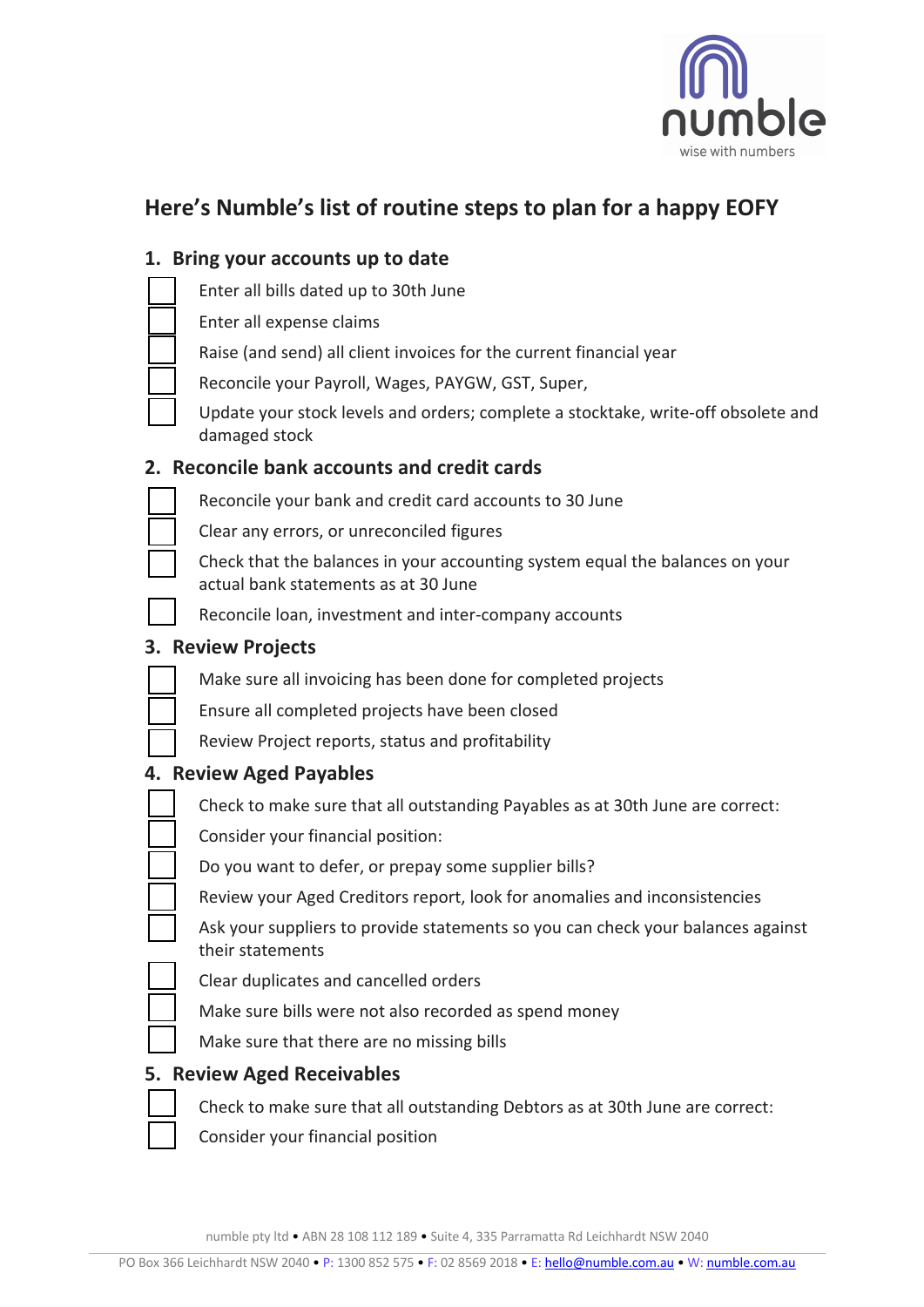

|    | Do you want to defer, or bring forward any client invoicing?                                                   |
|----|----------------------------------------------------------------------------------------------------------------|
|    | Ensure your Client invoices are sent out on or before 30th June                                                |
|    | Review your Aged Debtors report, look for anomalies, inconsistencies or very old<br>unpaid invoices            |
|    | Follow up outstanding invoices with clients, reminder emails and phone calls                                   |
|    | Identify doubtful and bad debts - write off any bad debts                                                      |
|    | 6. Staff & Payroll                                                                                             |
|    | Close off payroll year                                                                                         |
|    | Make sure all pay runs are processed and wages paid on/before 30th June                                        |
|    | Reconcile payroll reports; PAYGW, Super, Net, allowances etc, against P&L and<br><b>Balance Sheet accounts</b> |
|    | Prepay Super (if appropriate) before 30th June                                                                 |
|    | Consider bonus payments, dividends, Super salary sacrifice etc and make sure they<br>are paid before 30th June |
|    | Are my payroll liabilities and lodgements up to date?                                                          |
|    | If not, what steps have I taken to address these issues to keep my business<br>compliant                       |
|    | Prepare for STP finalisation                                                                                   |
|    | Changes in Super Contribution Guarantee (SCG) rates                                                            |
|    | Are there any SCG rate changes for the following FY?                                                           |
|    | If so, will my payroll software automatically make the change, or do I need to do<br>this manually?            |
|    | 7. Complete Stock take                                                                                         |
|    | Prepare for your stocktake and undertake on (as close to) 30th June                                            |
|    | A comprehensive stock take will reveal missing or obsolete stock that need to be<br>written off                |
|    | Make adjustments to reflect the accurate stock valuation on your P&L as at 30<br>June                          |
| 8. | <b>Review your Financial Reports</b>                                                                           |
|    | <b>Profit and Loss</b>                                                                                         |
|    | Review your revenue for the year                                                                               |
|    | Calculate your COS as a % of Revenue                                                                           |
|    | Determine Gross and Net profit margin                                                                          |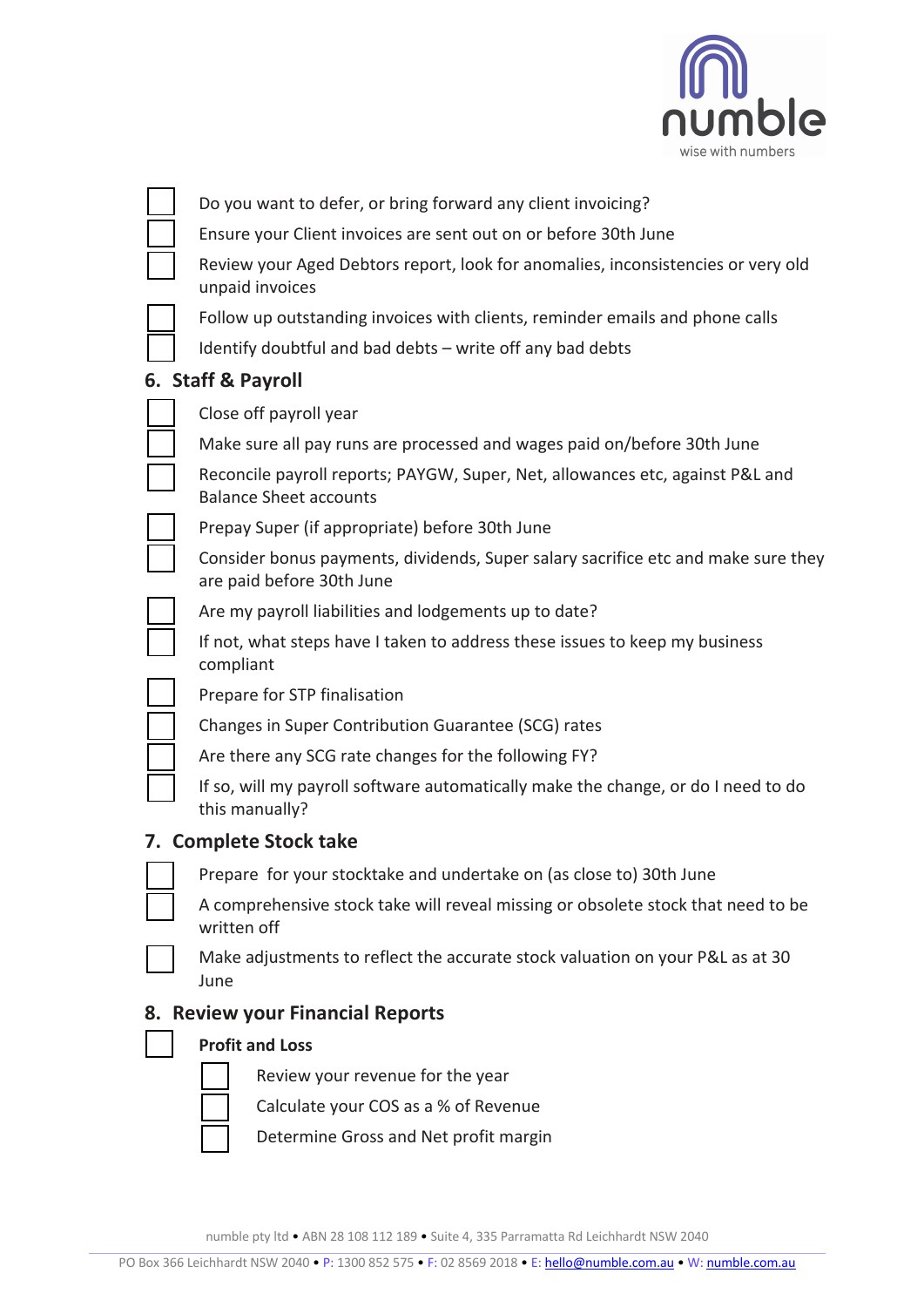

| IUIIU<br>wise with numbers                                                                                                                |
|-------------------------------------------------------------------------------------------------------------------------------------------|
| how do my sales, COS and expenses compare to last FY?                                                                                     |
| how do my sales, COS and expenses compare to the last 3 FY's?                                                                             |
| What are the trends - positive and negative?                                                                                              |
| Is it time for me to review and renegotiate any contracts; materials/goods,<br>phone, rent, utilities etc?                                |
| Am I happy with my business performance and profitability?                                                                                |
| What steps can I make to improve my processes?                                                                                            |
| Are all my expenses necessary for the efficient running of my business?                                                                   |
| Am I paying for goods or services that I no longer need?                                                                                  |
| Are there ways I can improve efficiencies (software options, digitisation,<br>online banking, bank feeds, automated debt collection etc)? |
| Are there any specific categories of expenditure that are higher than they<br>should be?                                                  |
| <b>Balance Sheet</b>                                                                                                                      |
| Review your cash position                                                                                                                 |
| Do I have sufficient funds to meet my upcoming obligations?                                                                               |
| Review your loans and investments                                                                                                         |
| Are there ways to reduce loan costs, or increase investment returns?                                                                      |
| <b>Review your Assets</b>                                                                                                                 |
| Did you sell any assets during the year? If so, have the asset/s been<br>properly disposed of and cleared?                                |
| Are there any assets listed on the Balance Sheet that should not be there?                                                                |
| Are the values of assets listed current eg stock, cryptocurrency, bonds,<br>investments current?                                          |
| Review your liabilities                                                                                                                   |
| Are there any loans that can be repaid/cleared?                                                                                           |
| Are my ATO and payroll liabilities up to date?                                                                                            |
| Are there any liabilities listed on the Balance Sheet that should not be<br>there?                                                        |
| <b>Profit Margins</b>                                                                                                                     |
| Are my profit margins healthy?                                                                                                            |
| Do I need to review my Pricing?                                                                                                           |

Can I reduce my expenses, or re-negotiate any supplier contracts?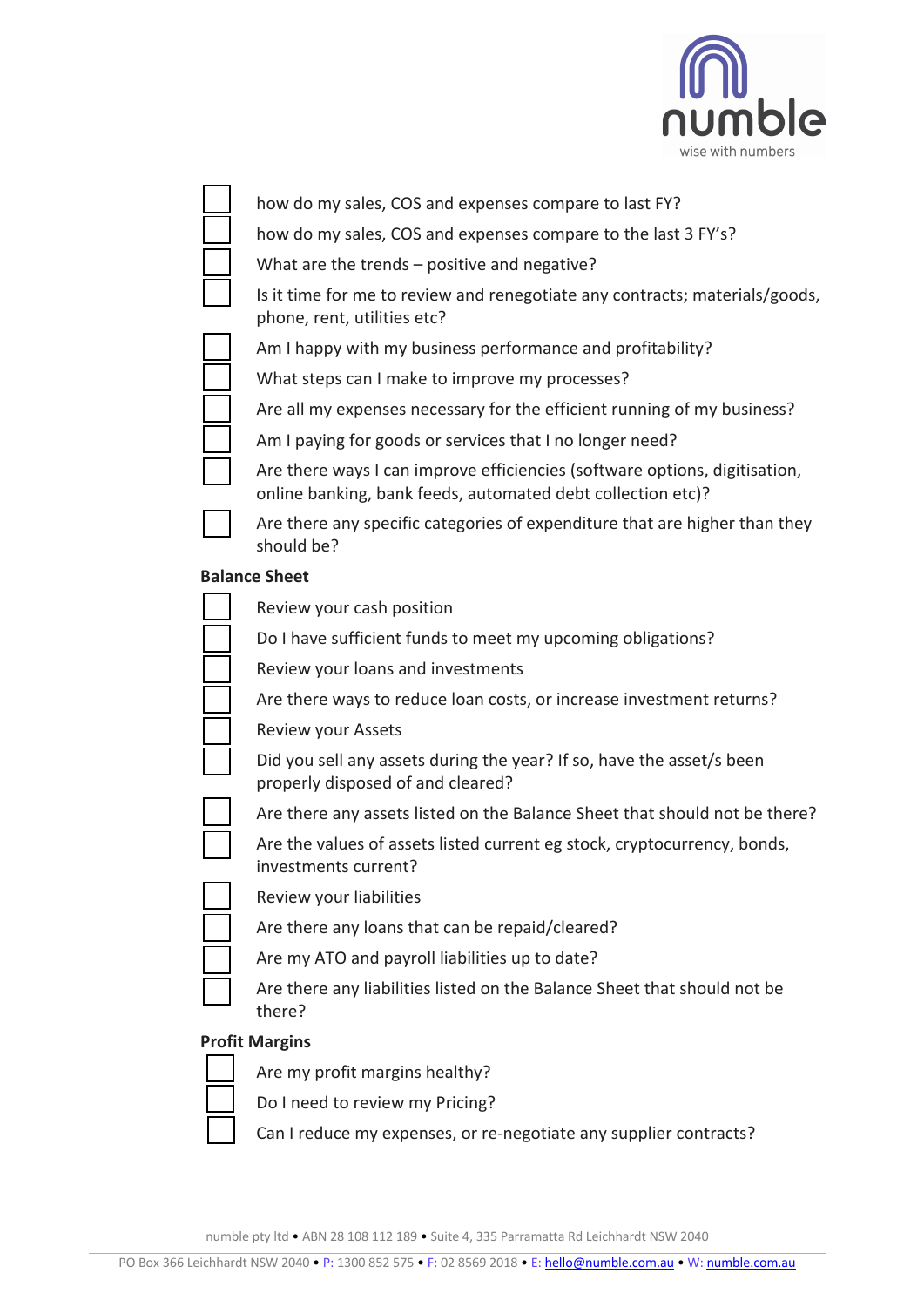

|                                                | <b>Budget</b>                                                                                                                                           |  |  |
|------------------------------------------------|---------------------------------------------------------------------------------------------------------------------------------------------------------|--|--|
|                                                | Review your current FY budget                                                                                                                           |  |  |
|                                                | How did your business perform Budget vs Actuals?                                                                                                        |  |  |
|                                                | Where did you succeed or exceed, why?                                                                                                                   |  |  |
|                                                | Where did you fail, why?                                                                                                                                |  |  |
|                                                | Prepare your budget for the following FY, based on the results and learning<br>from your current year performance                                       |  |  |
|                                                | <b>Cash Flow</b>                                                                                                                                        |  |  |
|                                                | Review your cash flow                                                                                                                                   |  |  |
|                                                | Identify the cash flow challenges, are there patterns in the flow, specific<br>times that money is tight                                                |  |  |
|                                                | Are there surplus funds that can be invested to provide additional<br>revenue?                                                                          |  |  |
| 9. Review Government and Tax Saving Incentives |                                                                                                                                                         |  |  |
|                                                | What Government incentives have applied during the Financial Year eg CashBoost,<br>JobKeeper, JobMaker, JobSaver                                        |  |  |
|                                                | Consider what payments have been received and what are the tax implications                                                                             |  |  |
|                                                | What grants does my business qualify for eg R&D, Covid, Flood, Bushfire                                                                                 |  |  |
|                                                | Are there specific reporting requirements that apply?                                                                                                   |  |  |
|                                                | Has the business met the grant requirements?                                                                                                            |  |  |
|                                                | Have the grant applications been submitted and approved?                                                                                                |  |  |
|                                                | What Government initiatives apply to the business eg Instant asset write-offs,<br>Small business Skills and Training boost, Technology Investment boost |  |  |
|                                                | Do we need to identify and report on specific costs to substantiate any incentives?                                                                     |  |  |
| 10.Clients                                     |                                                                                                                                                         |  |  |
|                                                | <b>Review your client list</b>                                                                                                                          |  |  |
|                                                | Using the 80/20 rule, determine which clients take up 80% of your time<br>and energy but only produce 20% of your revenue.                              |  |  |
|                                                | Which clients are unprofitable and time-consuming? Plan how you can<br>replace them with more profitable customers                                      |  |  |
|                                                | Create an Ideal customer profile and how you can attract them to your<br>business                                                                       |  |  |
|                                                | Set yourself a new business target for the coming 12 months. Make sure you<br>monitor your progress and measure your success                            |  |  |